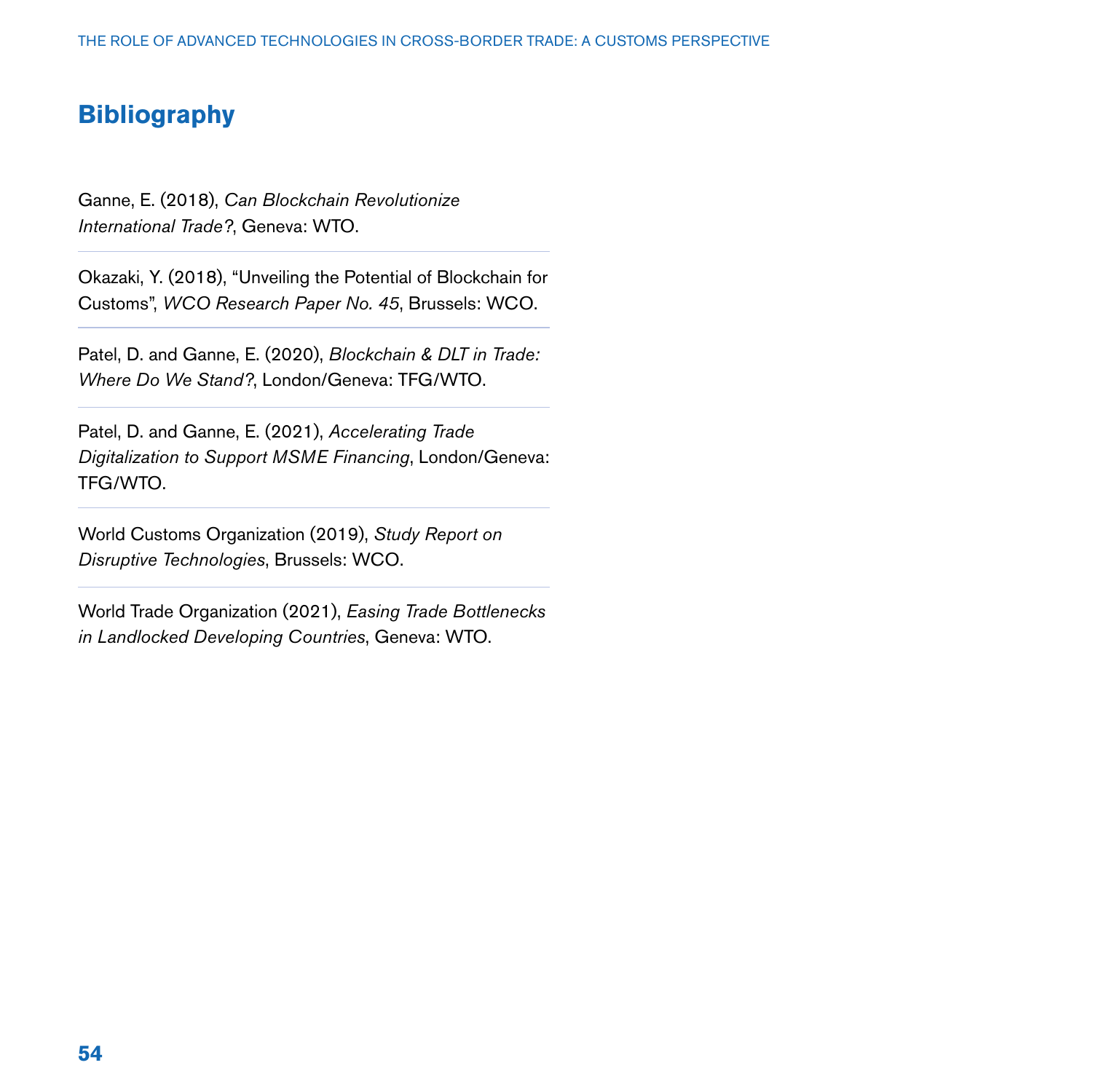## **Image credits**

Cover and page 46: © thitivong/iStock. Page 10: © ismagilov/iStock. Page 24: © Jae Young Ju/iStock. Page 32: © RAPEEPON BOONSONGSUWAN/iStock. Pages 40, 44: © metamorworks/iStock.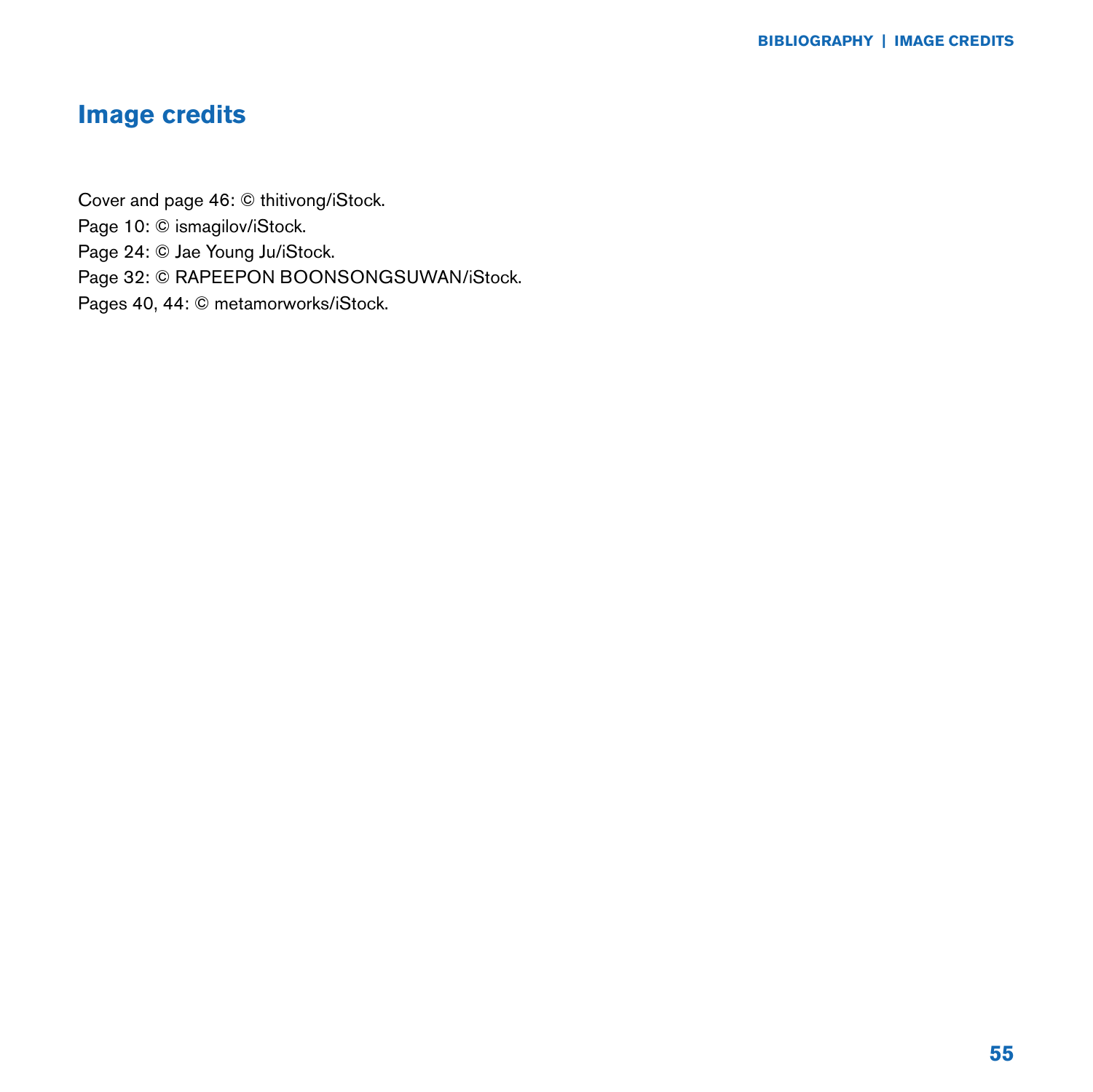**Print ISBN** 978-92-870-7099-9

**Web ISBN** 978-92-870-7100-2

**WTO Online Bookshop** http://onlinebookshop.wto.org

## **World Trade Organization**

154, rue de Lausanne CH-1211 Geneva 2 Switzerland Tel: +41 (0)22 739 51 11

**WTO Publications** Email: publications@wto.org www.wto.org

## **World Customs Organization**

30, rue du Marché B-1210 Brussels Belgium Tel: +32 (0)2 209 94 41 www.wcoomd.org

Printed by the World Trade Organization. © World Trade Organization 2022 Report designed by nim design, London